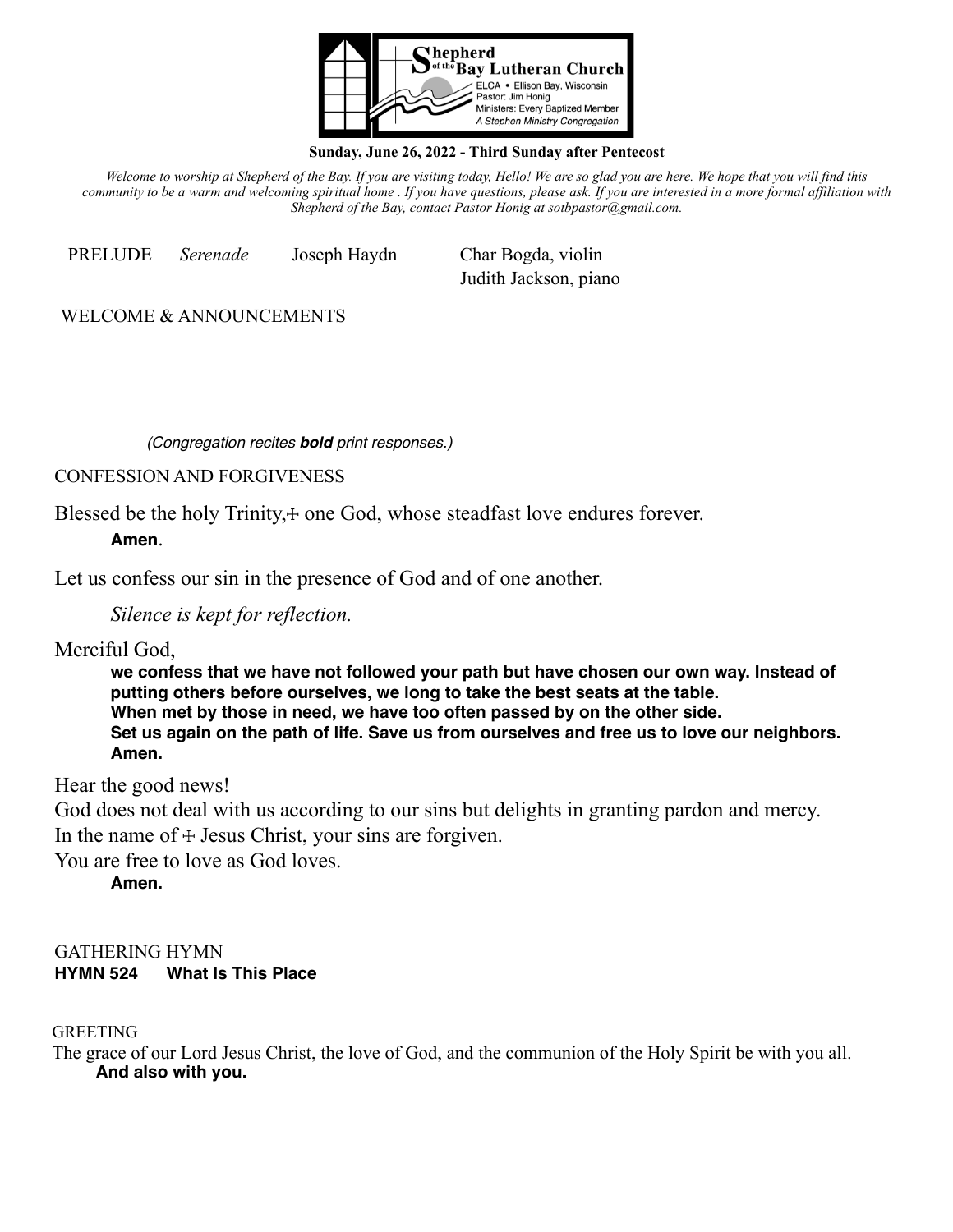#### GLORY TO GOD

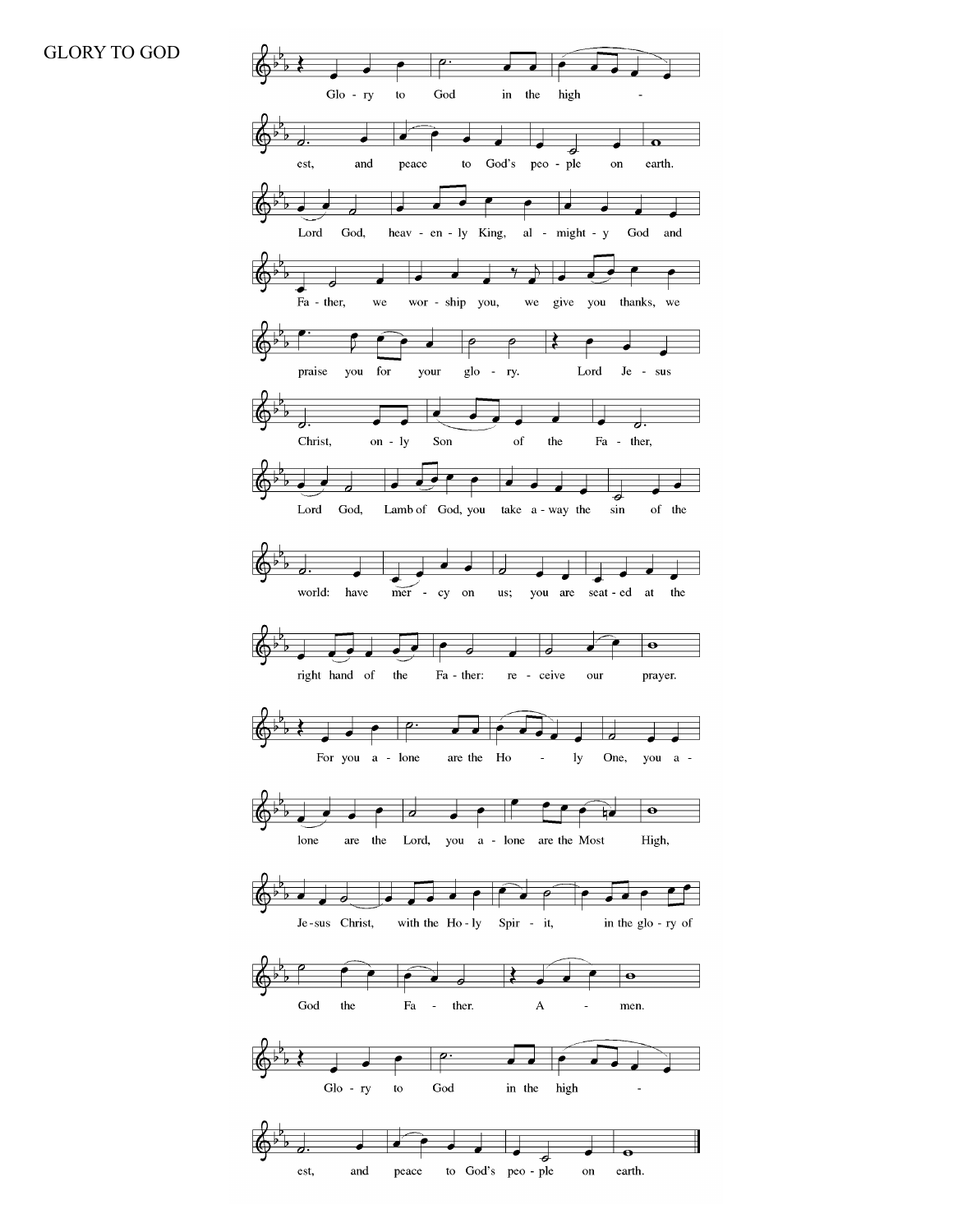### PRAYER OF THE DAY

…

…

Sovereign God, ruler of all hearts,

**you call us to obey you, and you favor us with true freedom. Keep us faithful to the ways of your Son, that, leaving behind all that hinders us, we may steadfastly follow your paths, through Jesus Christ, our Savior and Lord. Amen.**

FIRST READING: 1 Kings 19:15-16, 19-21

P: The Word of the Lord **C: Thanks be to God**

CHOIR *Take My Hand, Precious Lord* Thomas A. Dorsey, arr. Joel Raney

#### SECOND READING: Galatians 5:1, 13-25

P: The Word of the Lord **C: Thanks be to God**

# GOSPEL ACCLAMATION



Lord, to whom shall we go? You have the words of e-ter-nal life.

GOSPEL: Luke 9:51-62 **C: Glory to you, O Lord …** 

P: The Gospel of the Lord **C: Praise to you, O Christ**

#### CHILDREN'S MESSAGE

#### **SERMON**

HYMN OF THE DAY **HYMN 576 We All Are One in Mission**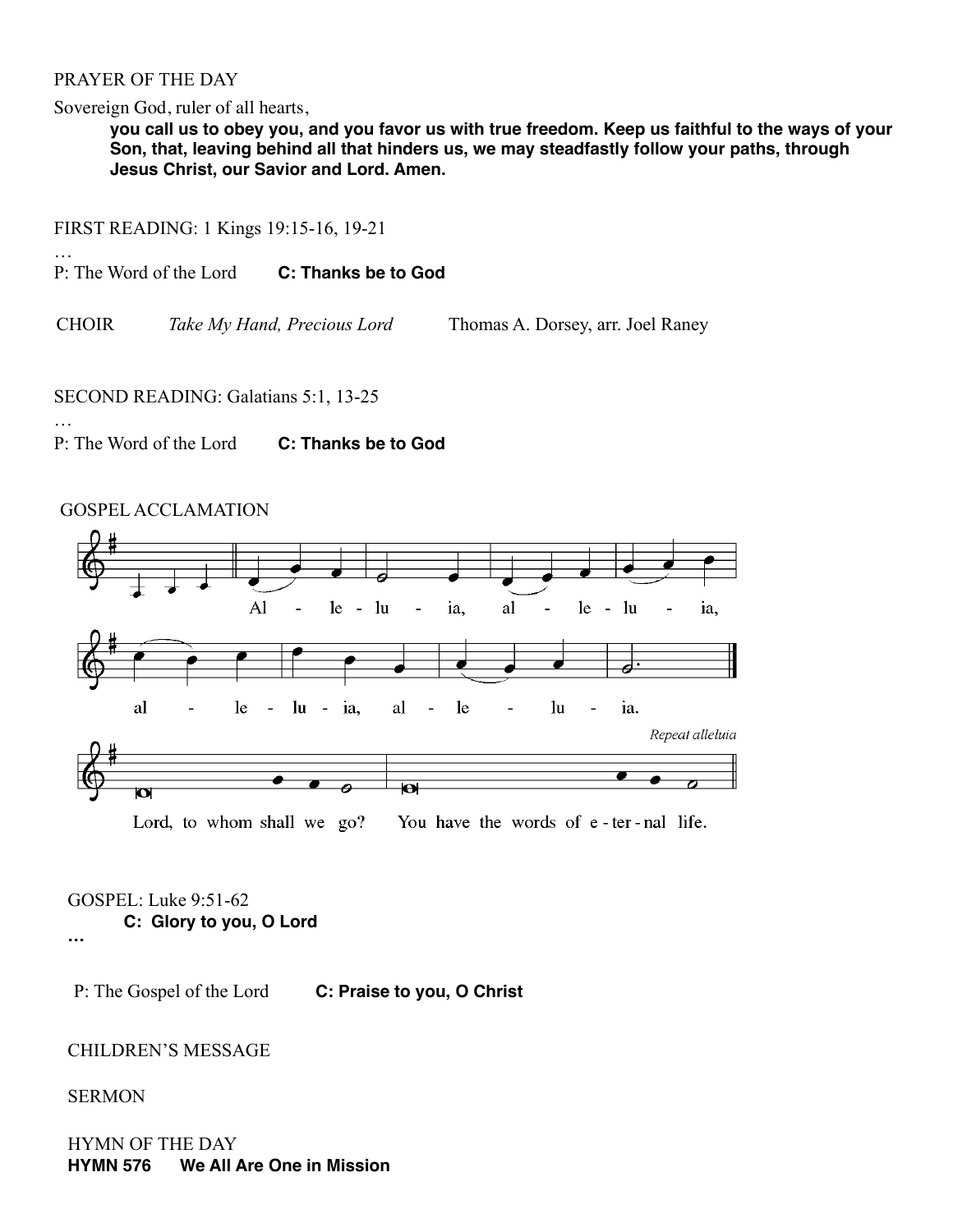# APOSTLES' CREED

**I believe in God, the Father almighty, creator of heaven and earth.** 

**I believe in Jesus Christ, God's only Son, our Lord,**

**who was conceived by the Holy Spirit, born of the virgin Mary, suffered under Pontius Pilate, was crucified, died, and was buried; he descended to the dead. On the third day he rose again; he ascended into heaven, he is seated at the right hand of the Father, and he will come to judge the living and the dead.**

**I believe in the Holy Spirit,**

**the holy catholic church, the communion of saints, the forgiveness of sins, the resurrection of the body, and the life everlasting. Amen.**

PRAYERS OF INTERCESSION Congregational response to

P. God of grace,

**C. hear our prayer.** 

United in Christ and guided by the Spirit, we pray for the church, the creation, and all in need.

*A brief silence* **…** 

God of kindness, reveal your healing presence to all who are sick or dying. We remember especially those whom we name aloud... **Mike** Glowacki, **Lars** Larsen, **Carenna** Reisen**, Chuck** Tencate and all whom we remember in our hearts and lift before you. Uphold those who grieve. Support the needs of any who are unemployed, hungry, or have nowhere to lay their heads. God of grace,

**hear our prayer.** 

…

God of every time and place, in Jesus' name and filled with your Holy Spirit, we entrust these spoken prayers and those in our hearts into your holy keeping.

**Amen.**

*The assembly is seated.* **OFFERING** 

OFFERTORY *Savior, Like a Shepherd Lead Us* William B. Bradbury, arr. Jan Sanborn

# OFFERING PRAYER

God of abundance:

you have set before us a plentiful harvest. As we feast on your goodness, strengthen us to labor in your field, and equip us to bear fruit for the good of all, in the name of Jesus.

**Amen.**

## COMMUNION DIALOG

The Lord be with you. **And also with you.** Lift up your hearts. **We lift them to the Lord.**  Let us give thanks to the Lord our God. **It is right to give our thanks and praise.**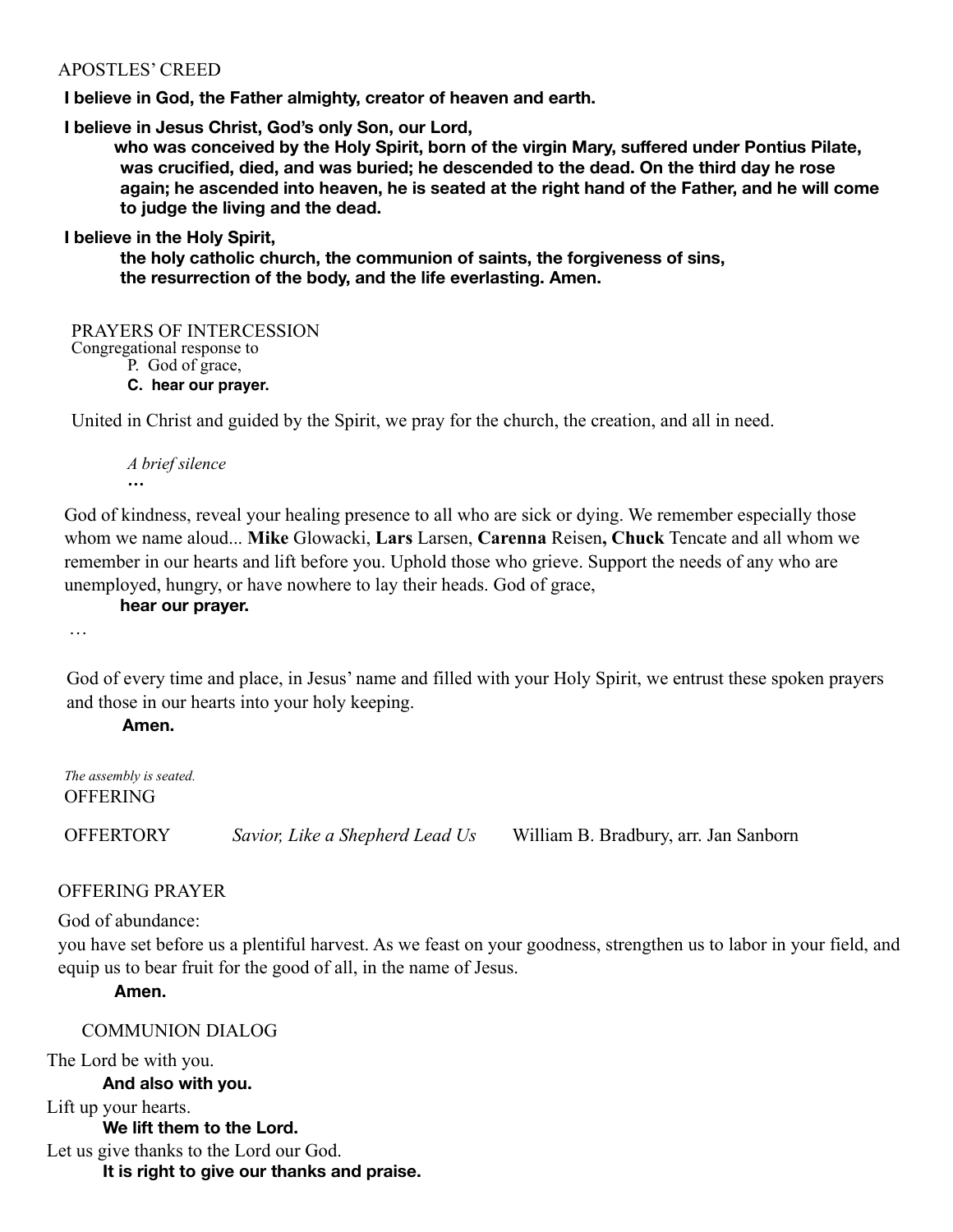It is indeed right, our duty and our joy,

#### …

we praise your name and join their unending hymn:



# THE LORD'S PRAYER INVITATION TO COMMUNION

*About Communion: This is Christ's table and meal of grace! All are welcome! Ushers will guide you forward. Receive the bread (gluten free available); wine or white grape juice is received from a cup from the gold tray..If you have difficulty coming forward for the distribution, please let one of the ushers know and they will ask the pastor to bring you communion in the pew. Children may come forward for a blessing*



DISTRUBUTION HYMN **HYMN 697 Just a Closer Walk with Thee**

PRAYER AFTER COMMUNION